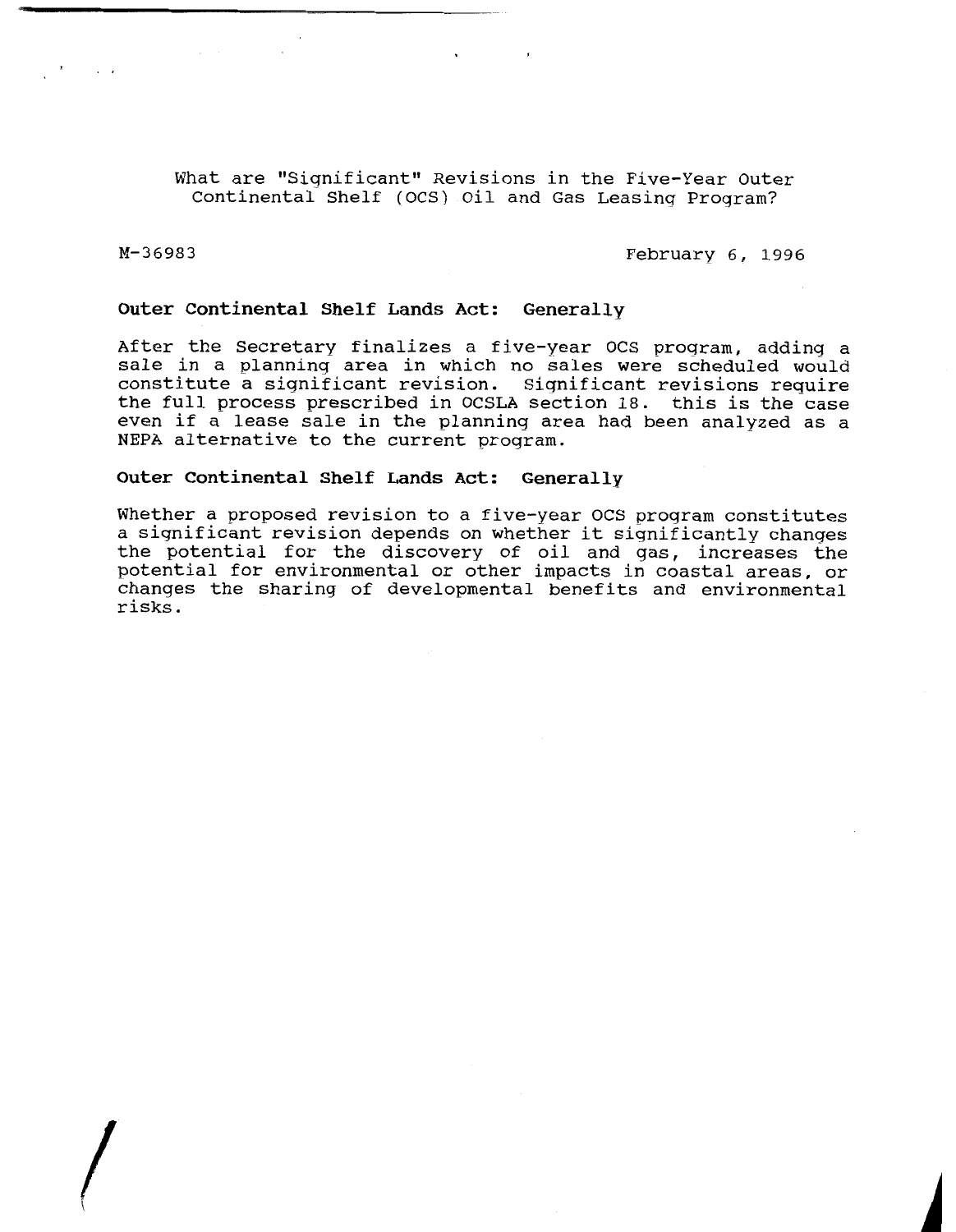

# United States Department of the Interior

OFFICE OF THE SOLICITOR Washington, D.C. 20240

# FEB 12896

M-36983

-

Memorandum

To: Director, Minerals Management Service

From: Solicitor

Subject: What are "Significant" Revisions in the Five-Year Outer Continental Shelf (OCS) Oil and Gas Leasing Program?

The five-year oil and gas leasing program required by section 18 of the Outer Continental Shelf Lands Act **(OCSLA)**, 43 U. S.C. **5** 1344, is a "schedule of proposed lease sales indicating, as precisely as possible, the size, timing, and location of leasing activity which [the Secretary] determines will best meet national energy needs 43 u.S.C. **5** 1344(a). It is to be based on **a** consideration of factors outlined in section 18(a)(2) , to obtain the balance described in section 18 (a)(3), and to assure receipt of fair market value for the lands leased. See 43 U.S .C. § 1344 (a) (2) through  $(4)$ .

You have asked whether, once a five-year leasing program is completed and promulgated, the Secretary may add an additional planning area<sup>l</sup> without the full review required of the five-year program. In particular you ask whether a Secretary may add sales in areas analyzed in an alternative in the environmental impact statement (XIS) prepared **on** the five -year program under the National Environmental Policy Act (NEPA) , <sup>42</sup>U. S .C. § **4321,** without undertaking the entire section **18** process.

After careful review of the applicable legal principles, I have concluded that the Secretary may not add an additional planning area without the full review required for the five-year program.

MMS has divided the OCS into 26 broad planning areas for purposes of performing the comparative analyses required by section 18. See Outer Continental Shelf Draft Proposed Oil and Gas Leasing<br>Program 1997 to 2002 (July 1995). The term "planning area" Program  $\overline{1997}$  to 2002 (July 1995). comports with the term "oil- and gas-bearing physiographic regions of the outer Continental Shelf," used in section **18(a)**(2), which requires .the Secretary to evaluate the timing and location of exploration, development and production of oil and gas among such regions hased on eight enumerated criteria. 43 U.S.C. §§ regions based on eight enumerated criteria. 43 U.S.C. **<sup>1344</sup>** (a)(2) (A) through **(HI**. **See** Natural Resources **Defense Council,**  Inc.. et al. v. Hodel, 865 **F.2d** 288, 300 **(D.C.** Cir. **1988).** -.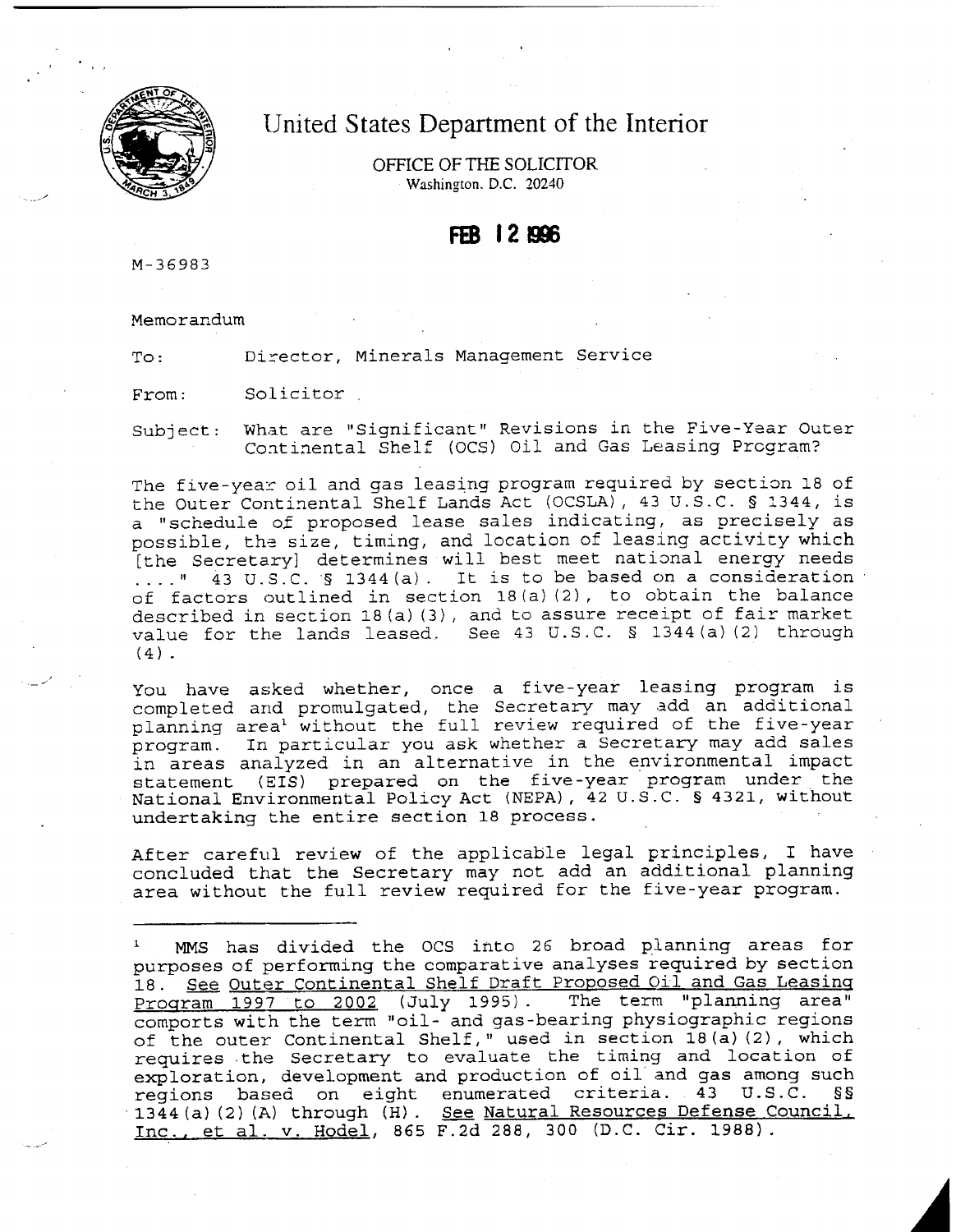Section 18(e) provides (emphasis added) :

The Secretary shall review the leasing program approved under this section at least once each year. He may revise and reapprove such program, at any time, and such revision and reapproval, except in the case of a revision which is not significant, shall be in the same manner as originaily developed.

The plain textual meaning is that the same process is required for revisions as for original development of the plan unless a revision is "not sigrificant." The structure of this paragraph suggests revisions as for original development of the plan unless a revision<br>is "not significant." The structure of this paragraph suggests<br>that the exception is narrow. <u>See</u>, e.g., <u>Phillips v. Walling</u>, 324<br>J.S. 490, 493 (1945); U.S. 490, 493 (1945); Sutherland, Statutes and Statutory<br>Construction, § 47.08 at 135, Sands Fourth Edition (Callaghan, 1984) (an exception to a positive statement of primary legislative policy shoul3 be narrowly construed).

The full section 18 process, together witk the applicable requirements of the National Environmental Policy Act, 42 **U.S.C.** §§ <sup>4321</sup>(NEPA) , requires that the Secretary:

--Invite and consider suggestions for the proposed leasing program from federal agencies and governors of affected states, and in his discretion, other persons, and begin the NEPA scoping process.

--Update the section **18** analysis, consider the suggestions received, and no later than sixty days prior to publication of the proposed program, submit a draft proposed leasing program to the Governor of each affected state for review and comment.

--Prepare a draft programmatic environmental impact statement.

--Reply in writing to any Governor who has requested a modification of the program, granting or denying such a request and stating reasons therefor.

--Submit a proposed program with a section 18 analysis to the Congress, the Attorney General, the governors of affected states and the Federal Register for a 90 day comment period.

--Following consideration of the environmental impact statement, submit a proposed final program to the President and the Congress, together with the comments received and statements as to why specific recommendations of the Attorney General or state and local governments were not accepted.

--After the program has been before the Congress for sixty days, approve the' program.

Congress attached considerable importance to the five-year planning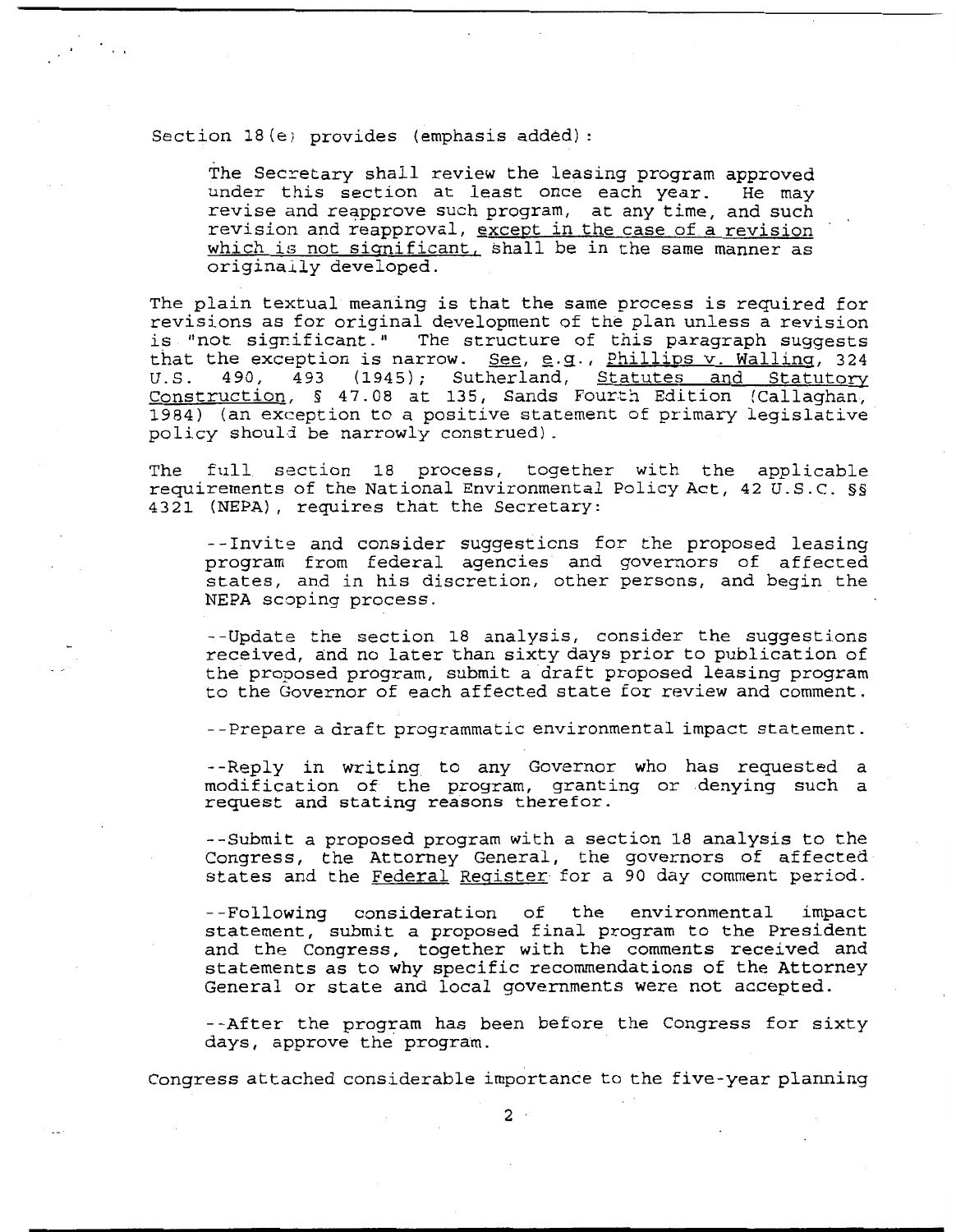process in adopting OCSLA. The inclusion of section 18 in the 1978 overhaul of the OCSLA reflected congressional concern that the original version, adopted in 1953, had given the Secretary too much unilateral control over the process of deciding the location and timing of OCS oil and gas lease sales. **See, g.q.,** H.R. Rep. No:' 590, 95th Cong., 1st Sess. at 102-03 (1977). Conversely, it failed to give coastal states and other affected interests a formal process for input in these leasing decisions, or sufficient time to plan to ameliorate onshore impacts of offshore sales. The House Report on the 1978 amendments that added section 18 put it this way :

[Blecause . . . [OCS development] may cause adverse impacts on certain States, and local areas within those States, these States and affected local areas must be able to develop policies, plans and programs to anticipate 3nd ameliorate any adverse impacts. Thus, they must be provided with timely access to information as to OCS activities, and an opportunity to review and comment on policy decisions.

#### Id. at 122.

The full process is, in other words, intended to provide states, prospective lessees, and the public ample time and opportunity to petition for, comment on, anticipate, plan for, and take steps to mitigate adverse impacts of development. It is designed to settle expectations of the many interests affected, and to avoid surprises.

Section 18's full process also requires that Congress be notified 60 days before the effective date of any extension or significant revision of an existing program. See 43 U.S.C.  $\S$  1844 $(d)$  (2). The Senate Energy Committee explained that Congress wanted the opportunity to "adopt appropriate legislation, or take any other measures, as to that leasing program." S. Rep. No. 284, 95th Cong., 1st Sess. 76 **(1977).** The requirement **of congressional**  notice **underscores the** political significance of the location and timing of these lease sale decisions, which is also reflected in the rather rich history of litigation and congressional and presidential moratoria triggered by OCS leasing decisions in the Cong., 1st Sess. 76 (1977). The requirement of congressional<br>notice underscores the political significance of the location and<br>timing of these lease sale decisions, which is also reflected in<br>the rather rich history of li past. See Presidential statement of June 26, 1990; State of California v. Watt, 683 F.2d 1253 (D.C. Cir. 1982); Commonwealth of Massachusetts v. Clark, 594 F. Supp. 1373 (D. Mass. 1984); Tribal Village of Akutan v. Hodel, 869 F.2d 1185 (9th Cir. 1988); Pub. L. No. 99-591, § 101(h); Pub. L. No. 101-512, §§ 110-113; and Pub. L. NO. 103-332, **55** 107-110.

For these reasons, the congressional objective in enacting section 18 strongly supports reading it to constrain the Secretary's discretion to make substantive changes in the five-year plan without following the full process.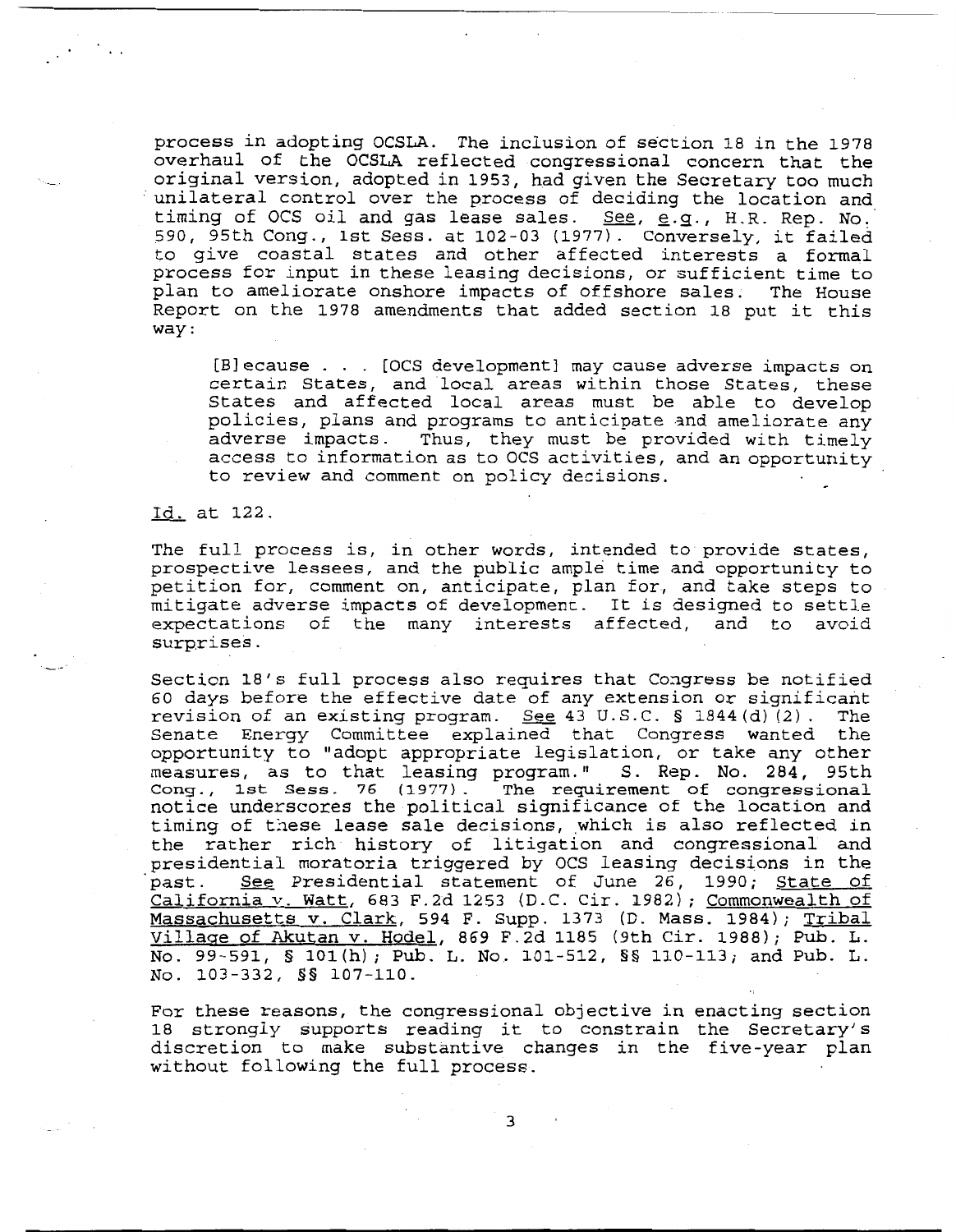My office addressed section 18 in an earlier Opinion, 88 I.D. **20 (1981)**, which said cryptically that the Secretary has "considerable discretion to determine' whether the deletion. delav or advancement of sales or milestones within an approved 5-year program is significant or not," if the Secretary's decision was "supported **by**  an administrative record demonstrating the appropriateness of the determination." 88 I.D. at 23 (emphasis added) . I agree with this conclusion. I find it significant, however, that this Opinion did. not extend the Secretary's "considerable discretion" to a decision to **add** sales to a previously approved five-year program. This suggests that it was my predecessor's view, as :t is mine, that Congress has seriously constrained the Secretary's ability to add sales to a five-year program without going through the full process.

The conference report on section 18 explains that "significant revisions" to the five-year leasing program are ones "affecting<br>[its] substance." See H.R. Conf. Rep. No. 1474, 95th Cong., 2nd sales to a five-year program without going through the full<br>process.<br>The conference report on section 18 explains that "significant<br>revisions" to the five-year leasing program are ones "affecting<br>[its] substance." <u>See</u> H. should properly be determined by' considering the purpose and context of the five-year plan itself. If the full process is not made available before substantive revisions are adopted, settled expectations zould be unsettled. Moreover, the more important the revisions that could be made without following the full process, the less the incentive for the Department, state and local officials, industry and the public to devote the substantial effort that goes into developing a five-year program.

Given the emphasis of section 18 on balancing the satisfaction of energy needs with the protection of environmental and coastal resources, on the equitable sharing of those risks and benefits, and on consultation with affected interests, I believe that the following considerations are key in determining whether a proposed change in the five-year planning program is significant:

--whether it significantly changes the potential for discovery of oil and **gas;** 

--whether it significantly increases the potential for environmental or other impacts in coastal areas;

--whether it significantly changes the sharing of the developmental benefits and environmental risks of offshore development.

Adding a sale in a new planning area arguably meets all three criteria. Among other things, it may significantly increase the potential for environmental damage ar adverse coastal impacts and alter the equitable sharing of environmental benefits and environmental risks. Even if the overall risks do not change, the geographical distribution of the risks would differ considerably. This is particularly the case if the planning area for which a new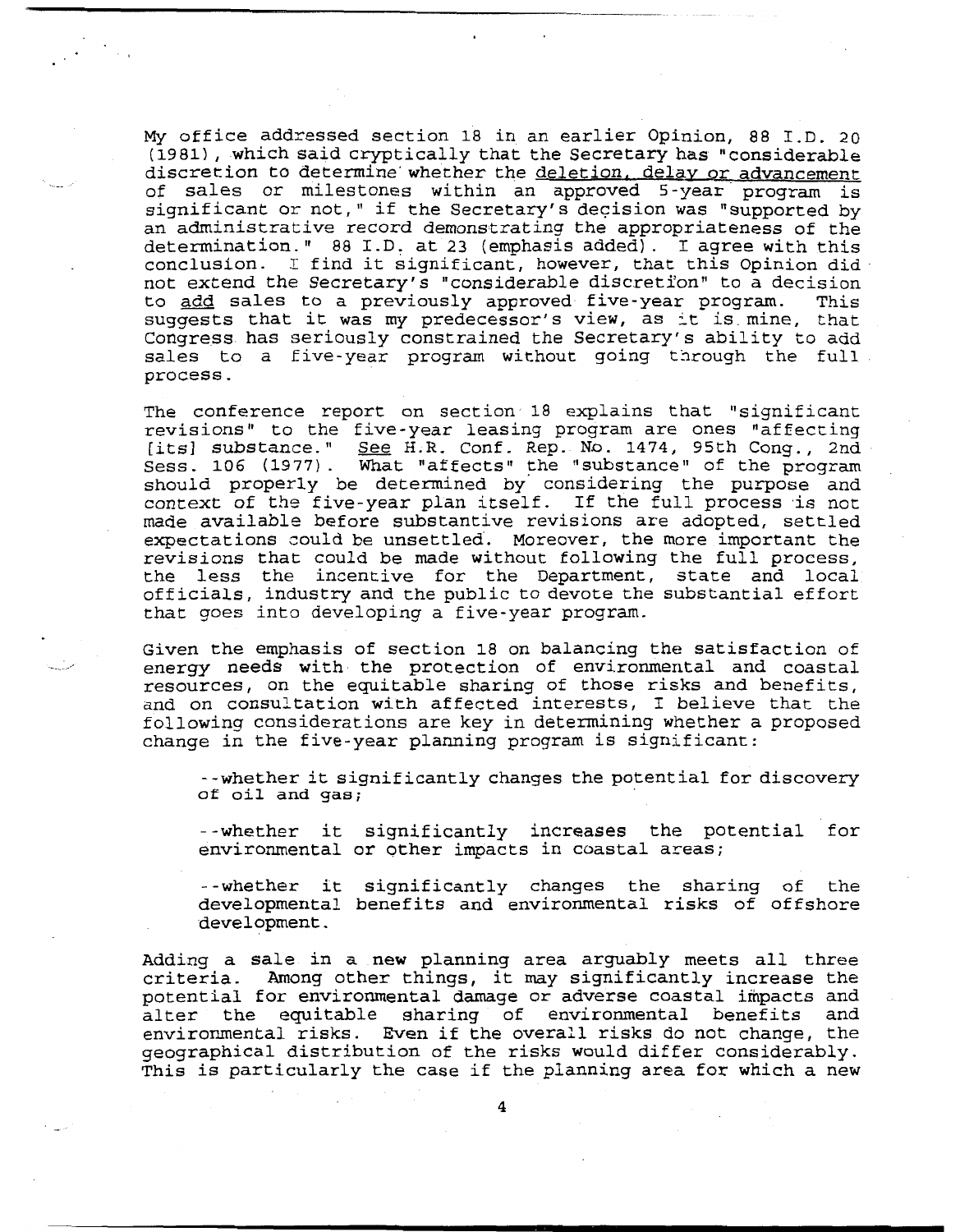sale were proposed were far removed from the scheduled areas included in the final program the Secretary had previously adopted.

The last issue to consider is how the NEPA process associated with adopting a five-year program affects the determiaation whether a full section 18 process is required for proposed revisions. As noted earlier, five-year OCS leasing programs are accompanied by 5ISs prepared under NEPA. An EIS prepared on a particular program may have considered, but rejected, an alternative that included sales in a particular planning area. If a sale in that planning area is subsequently proposed to be added to the five-year program, the question is whether this prior consideratior of a sale in a NEPA alternative affects the determination whether adding the sale constitutes a significant revision in the program.

Considering the context and political significance of the five-year Ieasing program, and the public notice and consultation process that it embodies, I believe the correct answer is no. The significance of a proposed revision should properly be measured. against the five-year program selected by the Secretary, noz against alternatives the Secretary rejected after they were analyzed in an EIS. Otherwise, if the selected program could be so easily altered later, the expectations of the affected interests could never truly be settled by the Secretary's decision. Put another way, if the result were otherwise, the Secretary could easily avoid the procedural limitations Congress so carefully crafted in section 18, merely by including an analysis of a wide spectrum of alternatives in the EIS accompanying the original fiveyear program.

This is not to say that the analysis of a proposed sale in a prior EIS can never have any.utility in considering subsequent revis'ons to the five year program. The existence of a recent NEPA analysis of a sale in the contemplated new planning area might allow the Secretary to conclude that a proposed revision need not be accompanied by a new or supplemental EIS (assuming not enough new information had emerged in the interim to warrant a new analysis). Likewise, the fact that other planning areas were analyzed as part of the section 18 process, but not included in the final five-year program, could lessen the analytical demands of proposing subsequent revisions. But neither of these avoids the need to comply with section 18's multi-stage consultation requirements, for these stand separate and apart from NEPA and the analytical requirements.

For the foregoing reasons, I believe that scheduling a sale in a planning area in which no sales were scheduled in the five-year program would constitute a significant revision. Accordingly, in addition to whatever NEPA documentation would be required, the Secretary would be obligated to follow the full process described **above** before adding a sale in a new planning area.

5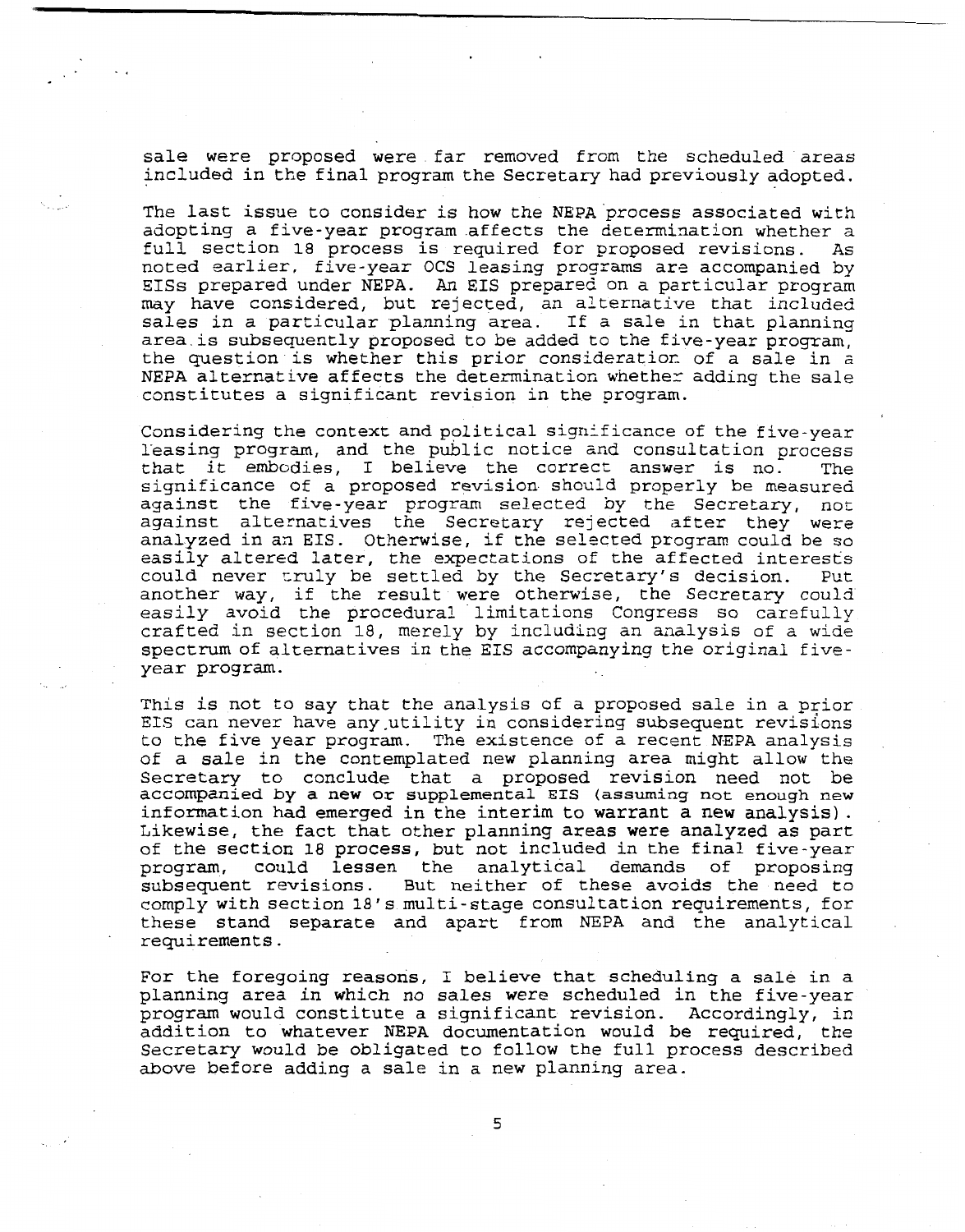**This opinion was.prepared with the substantial assistance of Dennis Daugnerty and Milo Mason of the Division of Mineral Resources, Office of** the? **Solicitor.** 

**John D. Leshy** / **Solicitor**